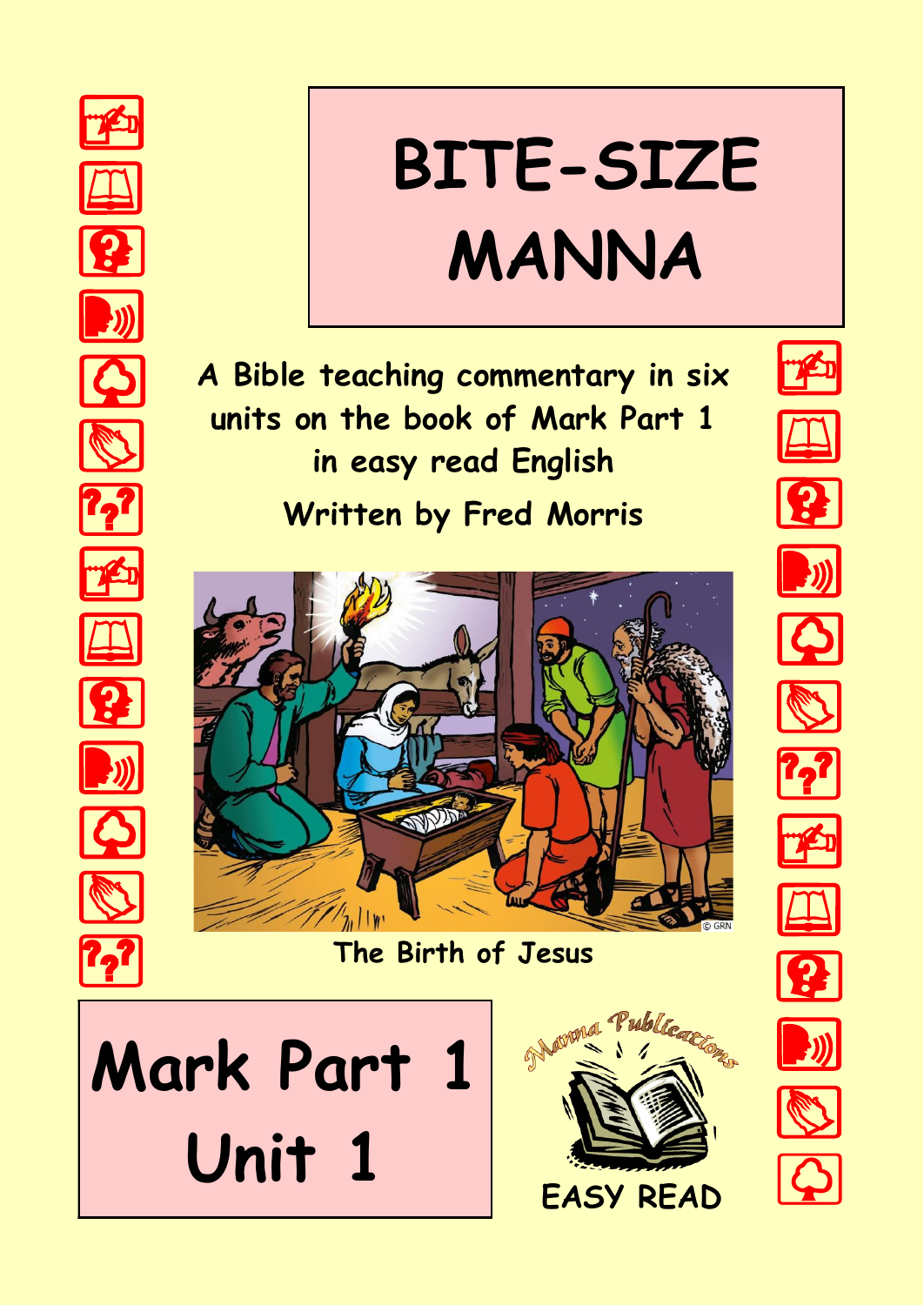## **Unit 1: Introduction and Mark 1:1 to 20**

The Good News from God written by Mark is usually known as the Gospel of Mark. It is one of four gospels in the Bible about the life of our Lord Jesus Christ. These gospels are the first four books of the New Testament part of the Bible.

A young follower of Jesus named John Mark wrote the Gospel of Mark. He wrote it several years after the crucifixion and resurrection of Jesus.

Mark was a cousin of Barnabas. After the death and resurrection of Jesus, Mark went with Paul and Barnabas to tell the Good News of Jesus in Turkey. But then he left them and went back home to Jerusalem. Paul did not want to take Mark on his next preaching trip. Barnabas took Mark with him and they went to Cyprus. Later, Paul and Mark became friends again.

Mark believed that Jesus was the Son of God. Note that Jesus often called Himself the Son of Man. God Himself spoke twice from Heaven to say that Jesus was His Son. The title Son of Man proves that the Son of God lived as a man for 33 years. It also reminded the Jews that an Old Testament prophecy said the Messiah would come as a Son of Man.

#### **What Did Mark Write about Jesus?**

These first eight chapters of the Gospel of Mark tell us about the early part of the teaching and healing ministry of Jesus. The Gospel or Good News is that God loves us and He sent His Son, Jesus, to die for us. Jesus took the punishment that we deserve for our sins, so that we can be saved. He is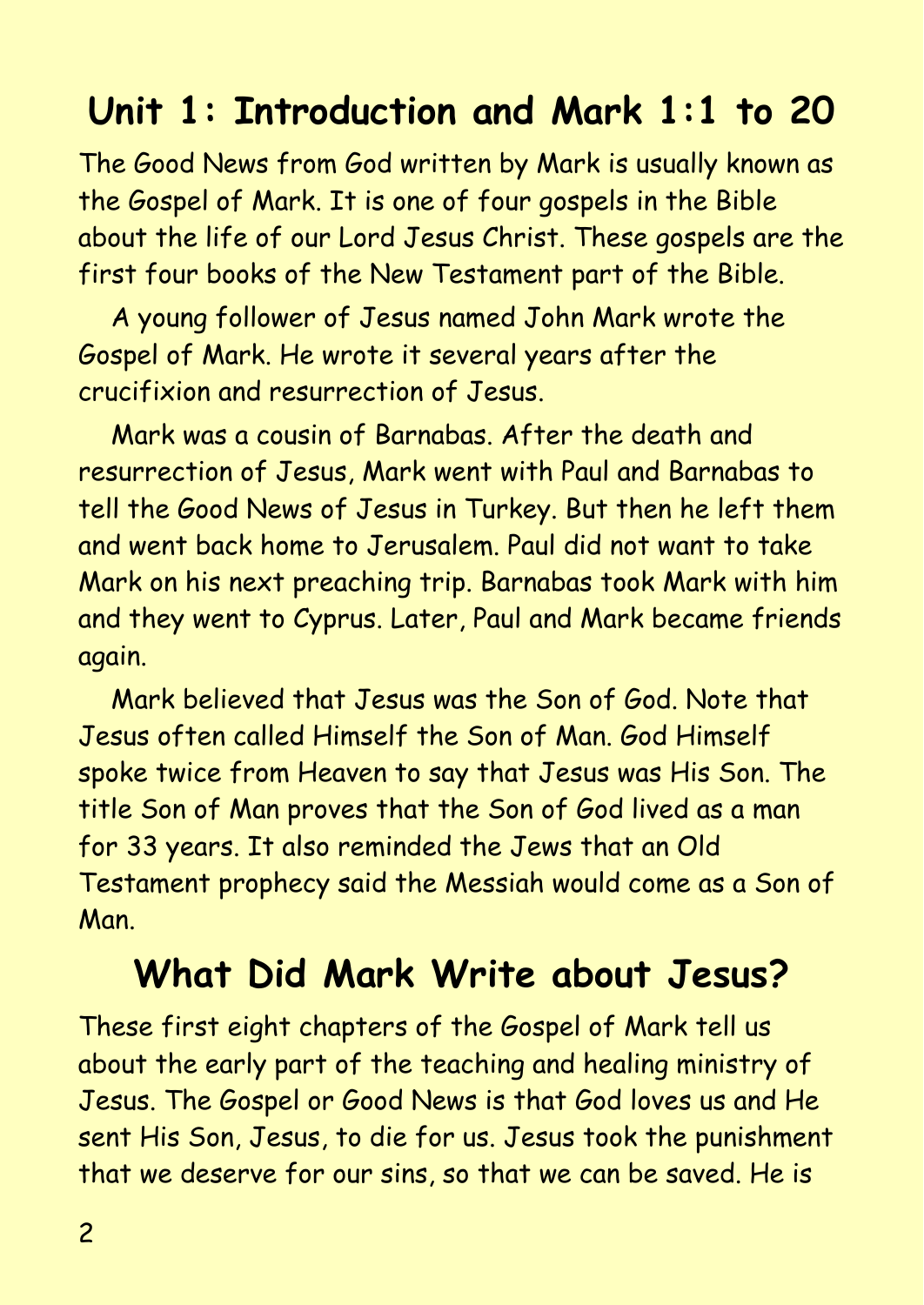our Saviour. All people everywhere who worship the Lord God Almighty and believe in the Lord Jesus Christ can be forgiven. Paul later wrote, 'If you declare with your mouth, "Jesus is Lord," and believe in your heart that God raised him from the dead, you will be saved'. They will have everlasting life with God and Jesus in Heaven.

Mark listened much to Peter speak about Jesus and about what He did. The young Mark watched and believed that Jesus was the promised Christ or Messiah. For a very long time, the Jews had been waiting for this great leader promised by God.

In this first part of the Gospel of Mark, we read about the work that Jesus did when he had reached the age of 30. This was the age when a Jewish man was allowed to teach. Jesus came to do the work of God, His Father. He healed the sick. He raised the dead. He told demon spirits to leave people. He fed the hungry. These miracles were signs that showed Jesus came from God.

Mark wanted us to know that Jesus is the Son of God. Jesus is the Good News that God will forgive our sins if we repent and believe in His Son and His sacrifice on the cross for our sins.

The Bible says that all people have sinned. We are born full of sin, so God sent His Son to clean us from that sin. The greatest thing that Jesus did was to die for us. We deserve to be punished for our sins. But Jesus was born without sin. He did not deserve to die. The Bible teaches that Jesus came to die for us, in our place. If we are sorry for our sins and believe that Jesus is the Son of God, we can be forgiven and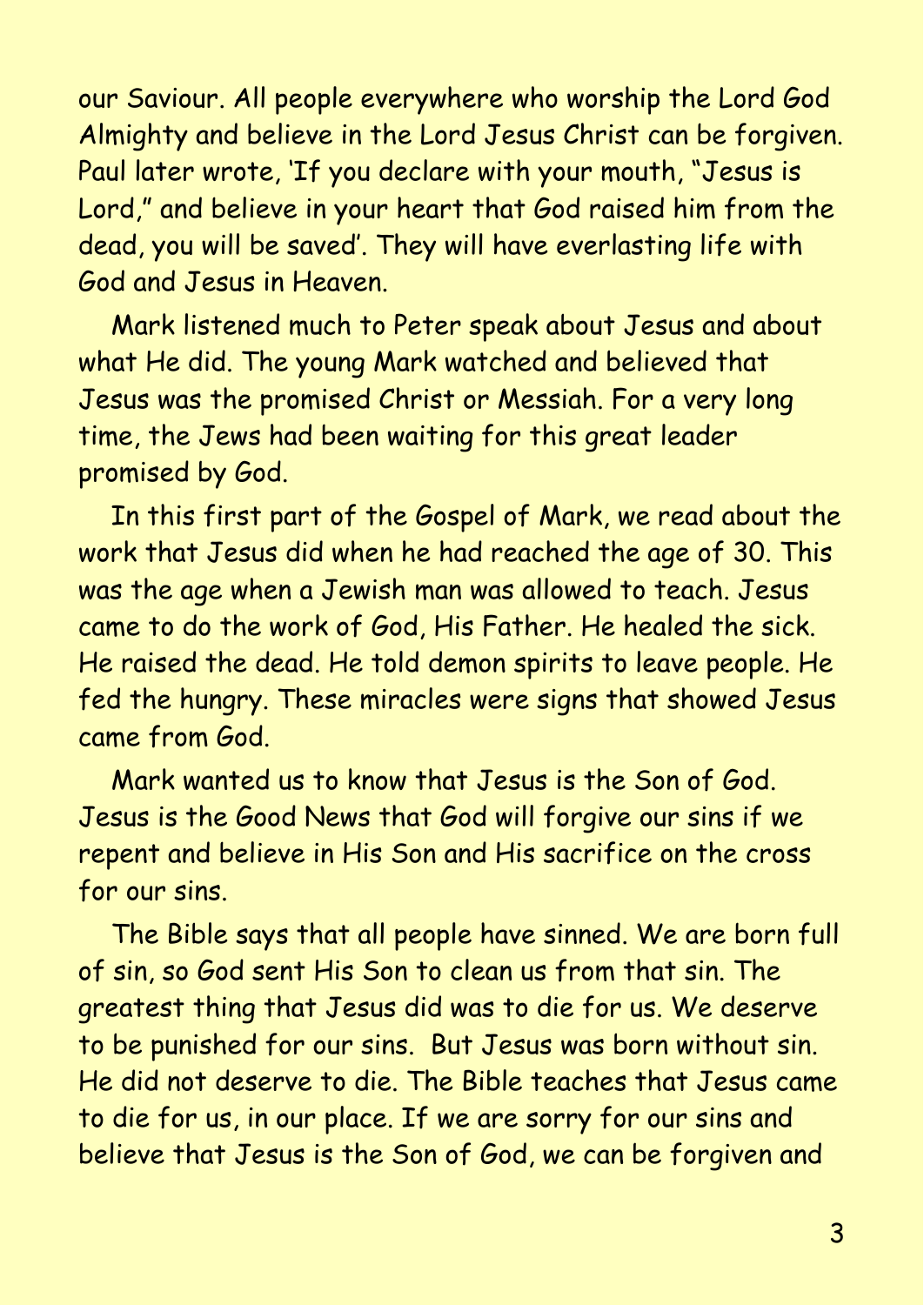live with Him forever. These things were promised in the Old Testament part of the Bible, hundreds of years before Jesus was born.

The name Jesus means Salvation, or Saviour. The Hebrew name for Christ is Messiah, which means the Anointed One or Messenger of God. God is the Lord God Almighty whom Jews and Christians worship. Christians believe that He is Father of our Lord and Saviour Jesus the Christ. God sent His Son Jesus as Saviour to the Jews and to the rest of the world.

Jesus, the Son of God, was born into the world through the Holy Spirit. He was born to a Jewish virgin girl called Mary. Her husband was Joseph. This miracle birth happened 2000 years ago in Bethlehem. Jesus, therefore, was born and brought up as a Jewish boy.

#### **The First Days of Jesus on Earth**

Matthew, Luke and John also wrote their own books of the Good News about Jesus. Their gospels and the Gospel of Mark are the first books in the New Testament. Matthew and Luke wrote about the birth of Jesus. Mark and John do not tell us about these things in their books.

Roman armies were in control of Israel when Jesus was born. The Roman authorities sent an order to all the Jews to sign their names on a list. They wanted to count how many Jews lived in Israel. To do this the Jews had to travel to the home town of their parents. Joseph and Mary travelled together from Nazareth to Bethlehem to sign their names on the list.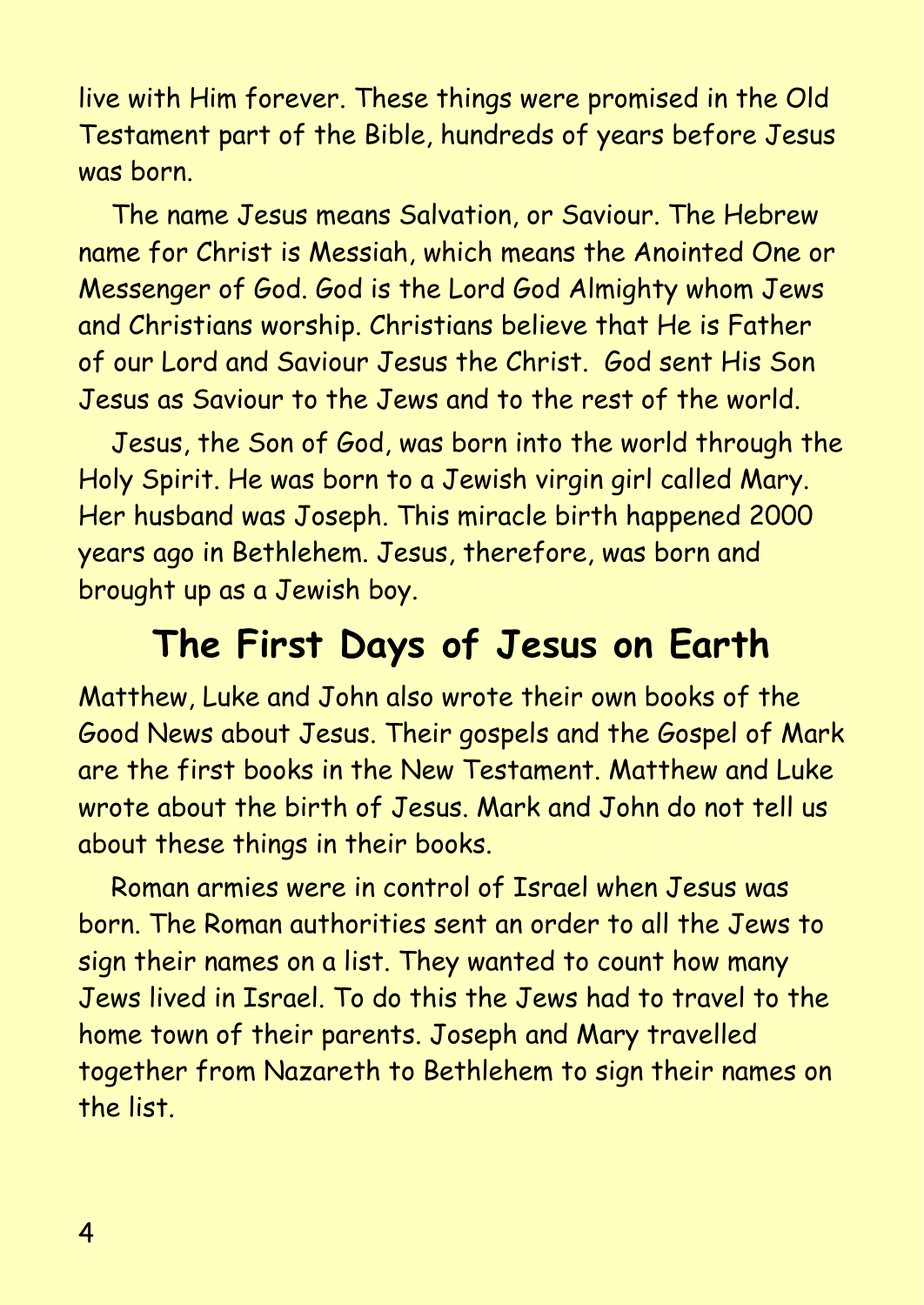Mary knew from the angel Gabriel that she was pregnant. An angel told Joseph that this baby was a miracle from God.

It was while they were in Bethlehem that Jesus was born. Jesus was not the son of Joseph. He was the Son of God from the Holy Spirit. Jesus, therefore, was born without sin in His life.

Local shepherds were told where to find and worship the baby Jesus. A vision of angels from God told them of this wonderful miracle. God wanted the ordinary people to know about the birth of His Son in Bethlehem. He was the promised Messiah, or Christ.

## **King Herod Tries to Kill the Baby Jesus**

At this time, King Herod ruled over Israel, which was controlled by Rome. He was a very cruel king. Important men from the East went to Herod. They were looking for the new King of the Jews in Israel. They had followed a new star in the sky. Herod asked the religious leaders to tell him where to find the new king. They read a prophecy from the Old Testament which said that the Jewish Christ or Messiah would be born in Bethlehem.

The men from the East found the baby Jesus in Bethlehem. But Herod did not want a Jew to become king in his place. So he killed all the babies in Bethlehem who were under two years old.

An angel told Mary and Joseph to escape to Egypt with the baby Jesus. The angel of God later guided them back to Nazareth. This was the town where Jesus lived until He was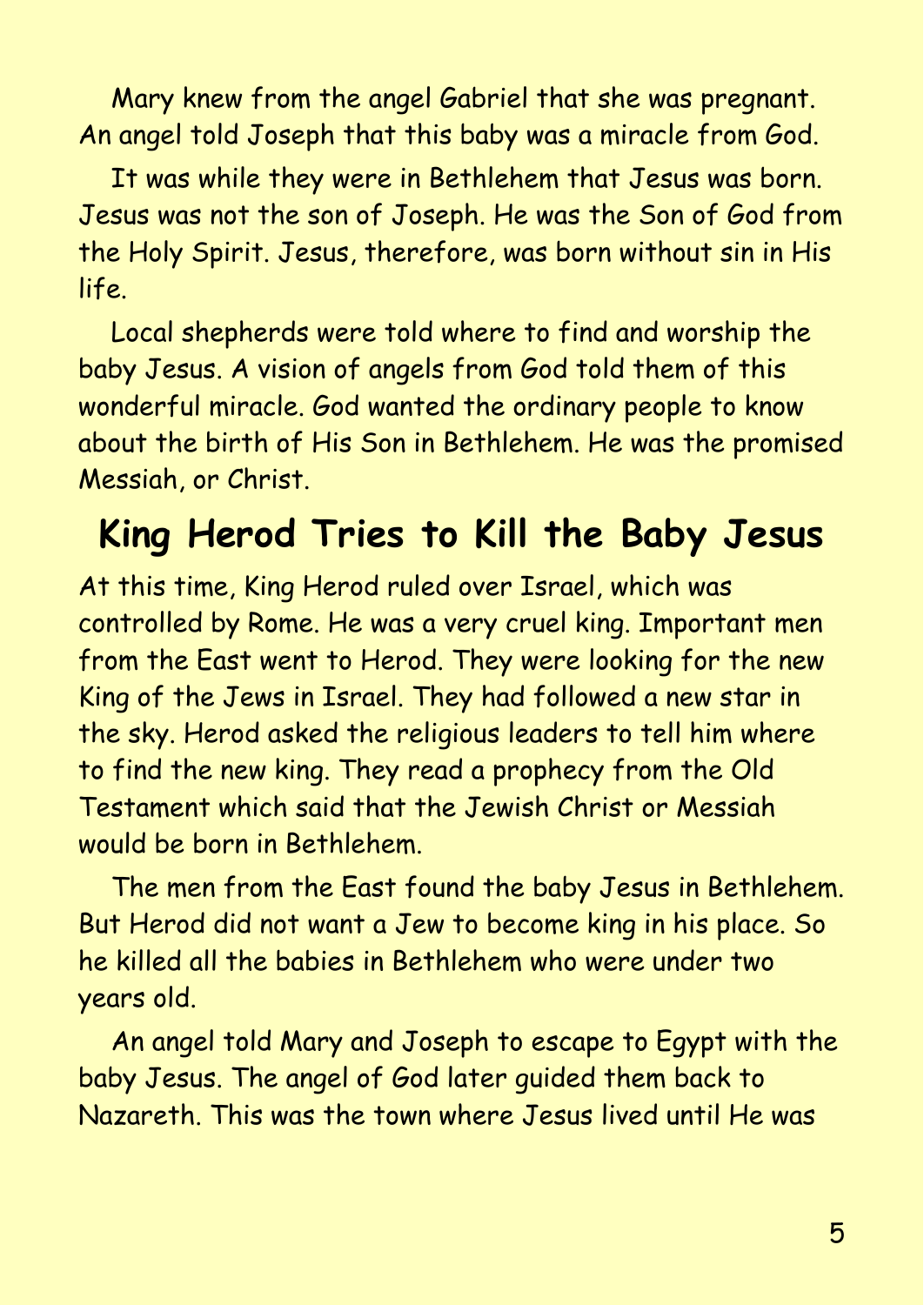30 years old. People who lived there thought He was the son of Joseph, a carpenter and builder.

Jesus became wiser as He grew older but many people could not believe that He was the Son of God. However, the prophet Simeon said that Jesus came to bring the light of God to non-Jews and Jews. The prophetess Anna said that Jesus was the Saviour and Redeemer that everyone had been waiting for. Many believed that Jesus was their Messiah and would set Israel free from the Roman kings.

# 2 **Bible Reading: Mark 1:1 to 20 John the Baptiser Prepares the Way for Jesus**

In the first 13 verses of the Gospel of Mark, we read about:

- John the Baptiser, the prophet who preached in the desert.
- Jesus, the Son of God, who came from heaven.
- God, the Holy Spirit, who came upon Jesus and guided Him.
- God, the Father, who spoke from heaven.
- Satan, who came to tempt Jesus.
- The angels who helped Jesus.

The book of Luke also tells us about the birth of John the Baptiser. He was born six months earlier than Jesus. His birth was also a miracle of God because his mother was too old to have babies. But he was not the Son of God. He was the son of a human father. Mark tells us all about the plan of God for John.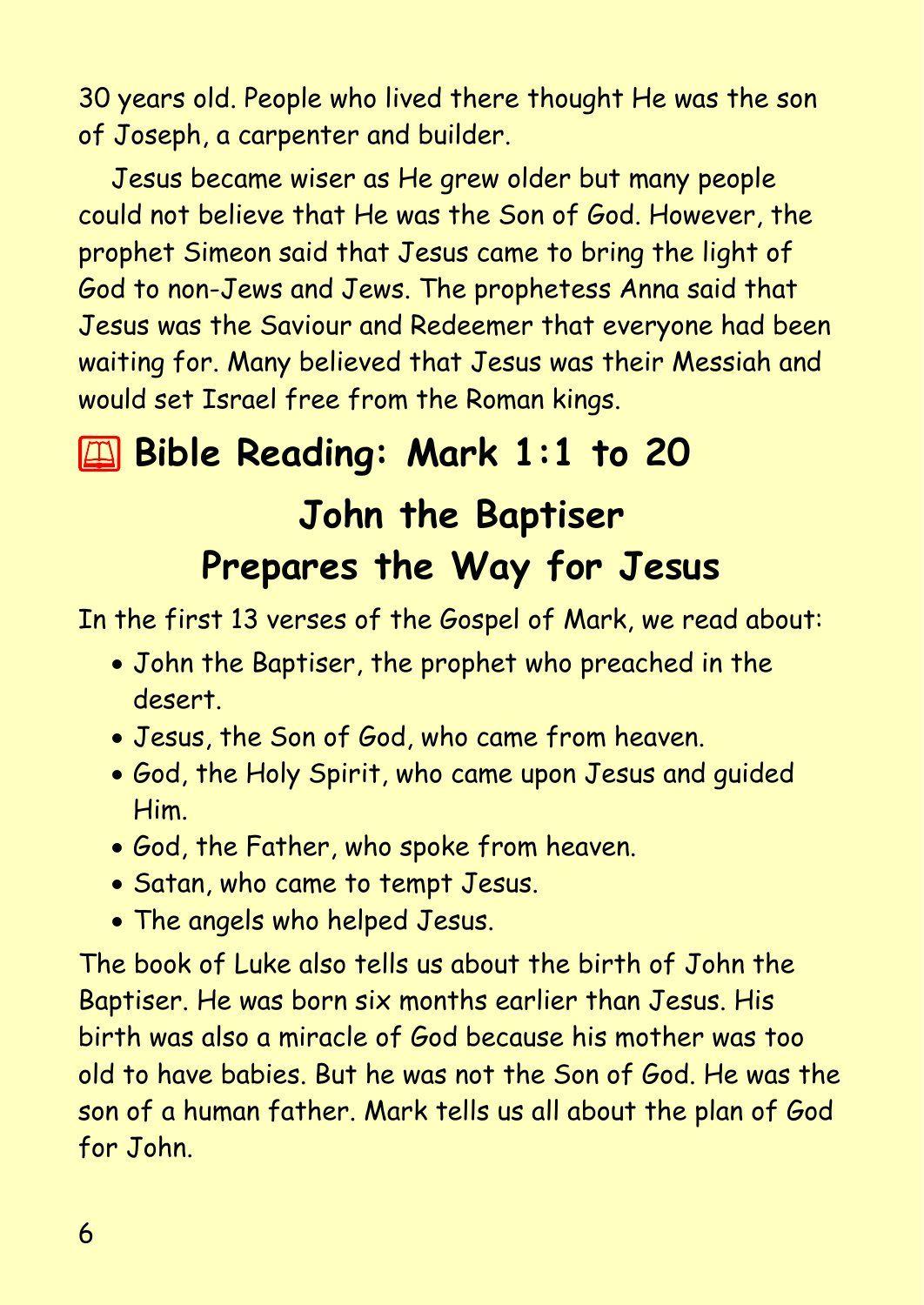John the Baptiser dressed like an Old Testament prophet of God. He lived like Elijah and spoke messages from God. He fulfilled the prophecies that had been given 700 years before the birth of Jesus. They spoke about hearing the voice of a messenger calling "Prepare the way for the Lord!".



Mark used the words of these prophets to tell us about John. John was the messenger sent by the Lord God Almighty to prepare the way for His Son, the Lord Jesus Christ. John the Baptiser was not a disciple of Jesus. There was another man called John who became a disciple of Jesus.

God filled John the Baptiser with His Holy Spirit even before he was born. John came to warn people not to keep on sinning. He prepared the way for Jesus their Messiah. 'John